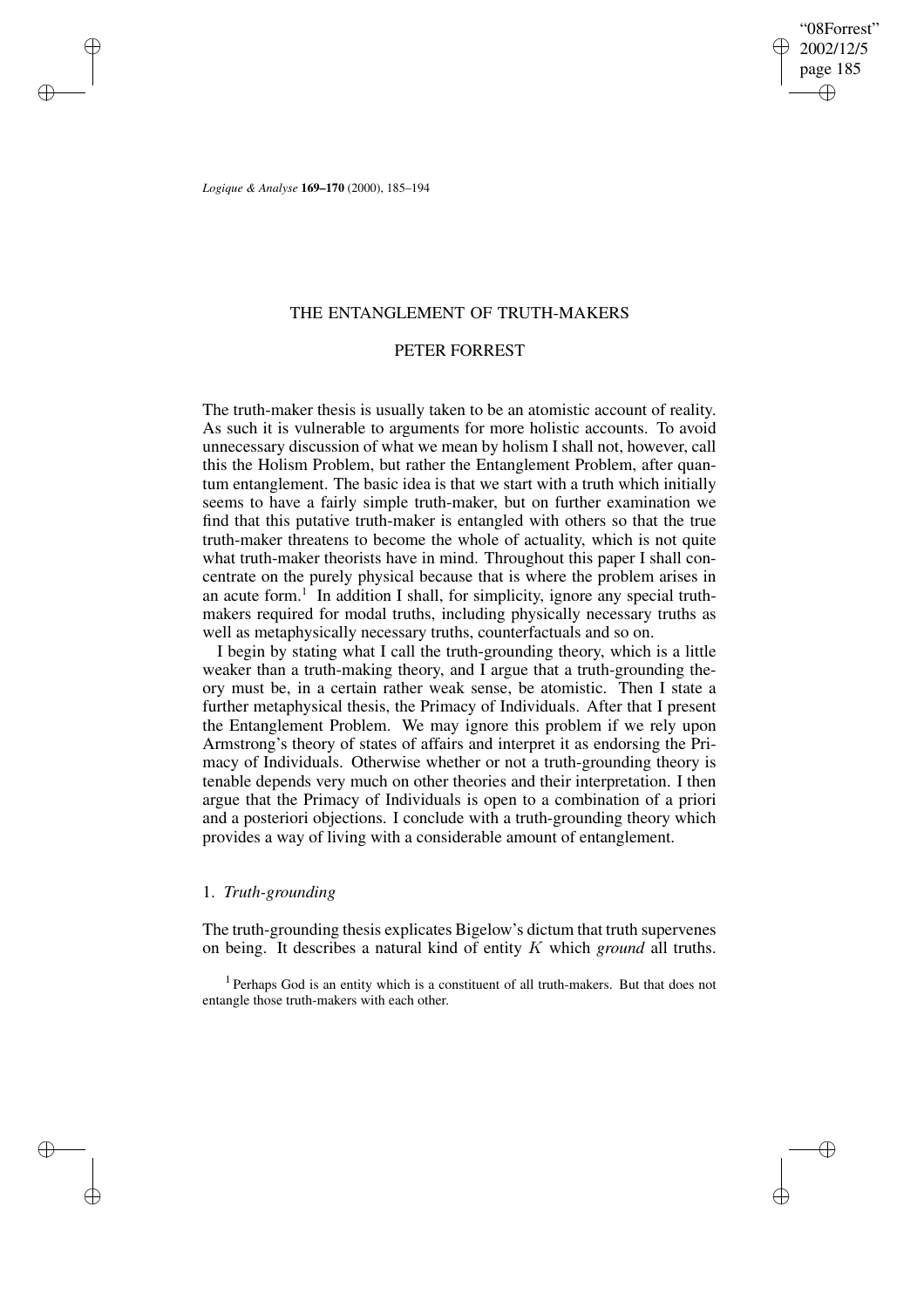## "08Forrest" 2002/12/5 page 186 ✐ ✐

✐

✐

#### 186 PETER FORREST

There are, I submit, two individually necessary and jointly sufficient conditions for the  $Ks$  to ground all truths:

- (1) Necessarily if there are different truths then there are different  $Ks<sup>2</sup>$ . Or, equivalently: the existence of the  $Ks$  there are together with the non-existence of any other Ks entails all truths.
- (2) The contingent truths are directly explained by the  $Ks$ . More precisely: the existence of the  $Ks$  there are at together with the nonexistence of any other  $Ks$  is explanatorily prior to the contingent truths, and directly so. $3$

The concept of explanatory priority may be explicated by saying that the truths are correctly explained only by explaining the existence of just what Ks there are, not vice versa. To illustrate the need for this condition of explanatory priority, consider the trivial theory of facts, according to which for any proposition p to say there is a fact that p is just another way of saying that  $p$  is true. In that case the existence of the fact that  $p$  is not explanatorily prior to the truth of p. And for that reason we should not call this trivial theory of facts either a truth-making or a truth-grounding theory.

The directness requirement is stipulated to exclude the case, and only the case, in which for some other natural kind, the Js, the existence of the Ks explains the existence of the Js which in turn explains the truths. Perhaps either a divine decree or, if that is not the same thing, the one fundamental law of nature entails all truths about physical events. Even so neither a divine decree not a law of nature could ground those truths, because the explanation proceeds via the existence of the entities which the divine decree or law of nature bring about. The directness requirement does not, however, exclude the case in which the  $Ks$  ground some truths which in turn explain others. For instance, less vague truths might explain more vague ones.

I shall stipulate that Xs will be said to *supervene* on Y s just in case the  $Y_s$  there actually are, together with these being all the  $Y_s$  there actually are, both entails *and* is directly explanatorily prior to those Xs which are not Ys.

 $3$  Among the contingent truths are those asserting that various  $Ks$  exist and these are not explained by the existence of the  $Ks$ . In that case the truth and its grounds are too close for an explanation. So we have to allow these as an exception to  $(2)$ . But if the class of Ks is too large than this exception trivialises the truth-grounding theory.

✐

✐

✐

<sup>&</sup>lt;sup>2</sup>My preference here is for semantic necessity. That requires that the entities be described in some canonical way. For example the description "Barry Smith's s favourite example of a truth-maker" is not canonical, but "the event of John kissing Mary" might well be. Notice also in this connection that although true identity statements such as "Hesperus is Phosphorus" are not semantically necessary they supervene of semantic necessity on the existence of things of the kind in question.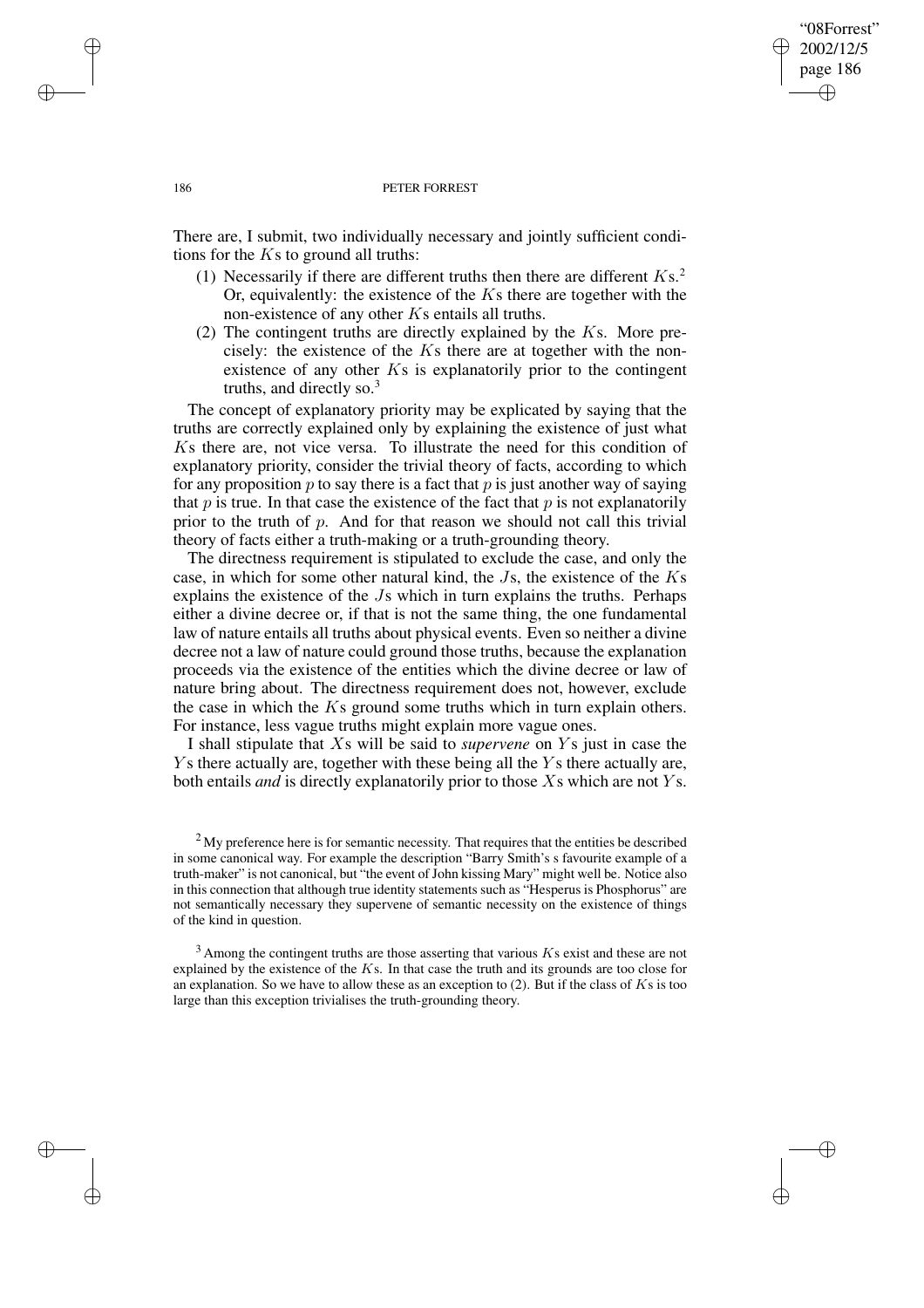✐

✐

✐

✐

With this stipulation the two necessary conditions may be summarised thus: there is some natural kind  $K$  such that all truths supervene on the  $Ks$ .

For a truth-maker thesis we would require not just supervenience, but that for any truth p there is some entity of kind K whose existence entails p. This leads to well-known difficulties concerning truth-makers for universal generalisations and for negative truths, and to the discussion of the celebrated Porky the Pig Fact ("That's all, folks!"). In this paper I shall, however, be considering the weaker truth-grounding thesis.

A truth-grounding theory must be atomistic in the weak sense that the entities of kind  $K$ , on which all truths supervene, must have enough structure to explain these truths. Thus I reject the monist truth-grounding theory according to which there is just the one unstructured ultimately real entity, and all truths supervene on Its existence. I reject it because to explain all truths It must have some structure. The grounds for truth need not, however, be atomistic in the stronger sense of being many mutually independent entities.

In Armstrong's theory, states of affairs are the entities which ground truths. They are of the form  $[Fa]$ ,  $[Gab]$ , or more generally  $[Hab...]$  where F is monadic,  $G$  dyadic and  $H$  a polyadic universal,  $a$ ,  $b$  etc are particulars, and the square brackets are a reminder that we are considering states of affairs composed of particulars and universals, not propositions composed of names and predicates. A more ambitious theory might be to propose only states of affairs of the form  $@F$  or more generally  $@H$  where  $@H$  is the actuality of the universal H, and it is argued that  $\mathcal{Q}H$  makes it true that H has an instance. So if  $F*$  is a predicate corresponding to the universal F then  $@F$ would be the unique truth-maker of  $(x)F*x$ , which, according to Armstrong would instead have any number of truth-makers  $[Fa]$ ,  $[Fb]$  etc.

Some structure, therefore, is required for the entities which ground truths, but the structure must not be in perfect correspondence with the truths being grounded. For instance suppose that all truths supervene upon subject/predicate truths stateable in a language-fragment  $L$  with various predicates F∗, G∗, H∗ etc. If the truth-makers are of the form: the state of affairs that  $F * a$ , the state of affairs that  $G * ab$  etc there is then no explanatory power in the proposed truth-makers for they mirror too closely the propositions they are said to make true. This is a standard objection to the Correspondence Theory, and I am taking it to be a serious one. This is not, however a problem for the Armstrongian states of affairs, [Fa], [Gab] etc as truth-makers or truth-grounds, where there is no requirement that there is a privileged language-fragment  $L$  with predicates in exact correspondence with universals.

"08Forrest" 2002/12/5 page 187

✐

✐

✐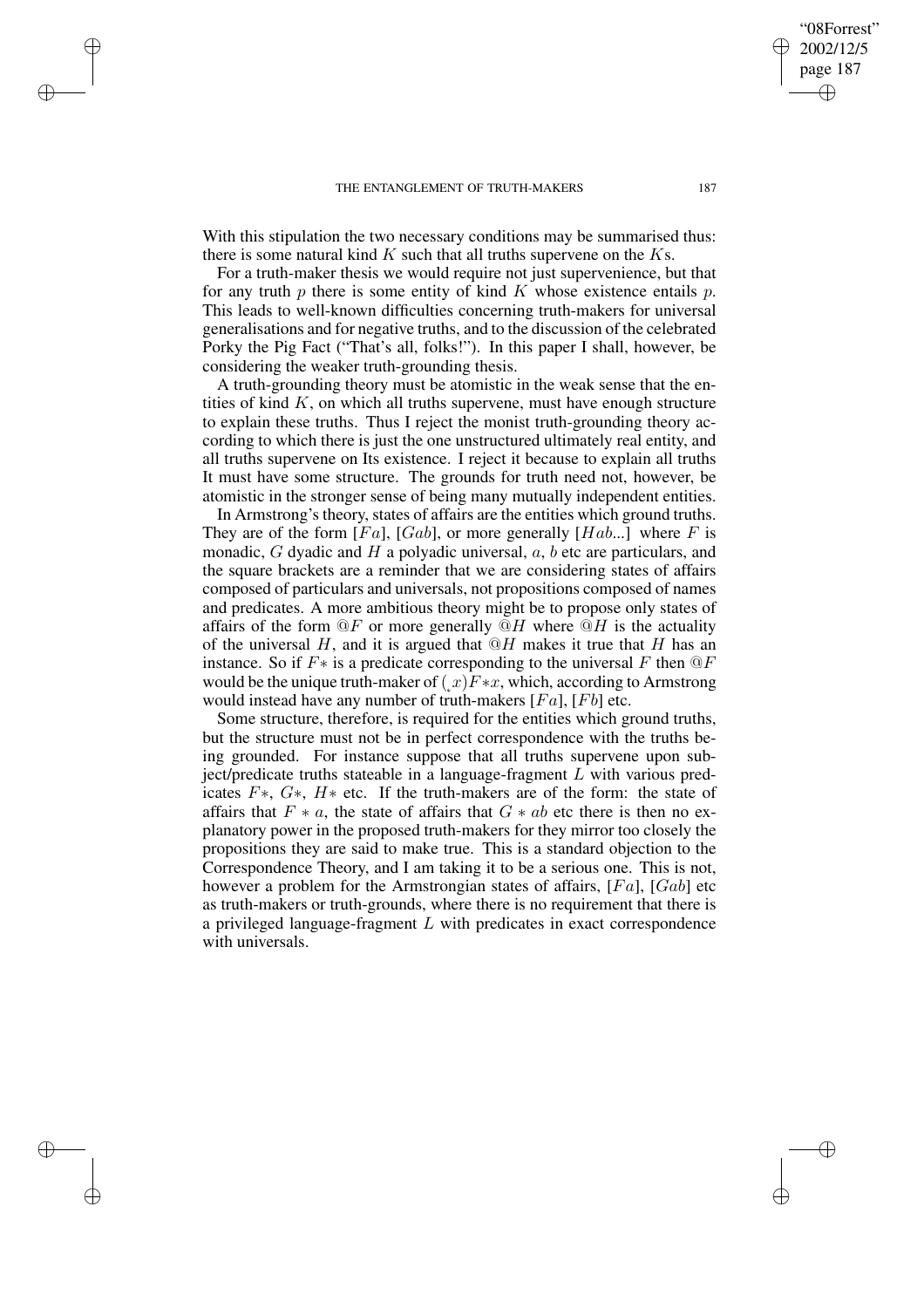#### 188 PETER FORREST

"08Forrest" 2002/12/5 page 188

✐

✐

✐

✐

## 2. *Individuals*

The following definition is intended as an explication but as far as the argument goes it could be taken as a stipulation. Particulars of a given kind, as it might be rocks, or goats, are said to be *individuals* if:

- (1) It is possible that there are several particulars of the kind with distinguishing characteristics; and
- (2) Given any two of them with distinguishing characteristics  $\vec{A}$  and  $\vec{B}$ respectively then there are two distinct possibilities, one of which is actual, namely: (a) x's being A and y's being B; and (b) x's being B and y's being  $A$ ; where x and y are the two things in question.

Here I stipulate that not merely monadic non-relational predicates count as general terms but so do monadic relational predicates if they are built up out of primitive monadic and polyadic predicates using logical constants such as "not", "and", "or", "there is", and "for all". Thus "loving some person" is a general term, but "loving Mary" is not.<sup>4</sup>

If (1) holds there is a truth of the form:  $(x)(y)(Ax\&By)$ . If (2) holds there is truth of the form  $(Aa) \& (Bb)$  which entails  $(x)(y)(Ax \& By)$ , and such that it is contingently false that  $(Ab) \& (Ba)$ . That this is contingently false exclude "a" and "b" being descriptions which entail that  $a$  is  $A$  and  $b$  is B.

If (1) holds but not (2) then there is just the one possible way in which one member of the kind is an  $A$  and another is a  $B$ . I shall call particulars of that kind *pseudo-individuals*. Waves are good examples of pseudo-individuals. Human beings are widely taken to be individuals.

By the Primacy of Individuals I mean the thesis that if there are any pseudoindividuals truths about them supervene on truths about individuals. Thus the existence of water waves is compatible with an ontology of individuals because although water waves are pseudo-individuals truths about them supervene on truths about water molecules, which might be taken to be individuals.

<sup>4</sup> In Loux's terminology I excluding "impure" predicates. See Michael Loux, "Kinds and the Dilemma of Individuation", *The Review of Metaphysics*, 27 (1974). See also D.M. Armstrong, *A Theory of Universals: Universals and Scientific Realism, Volume II*, Cambridge University Press: Cambridge, 1978:15.

✐

✐

✐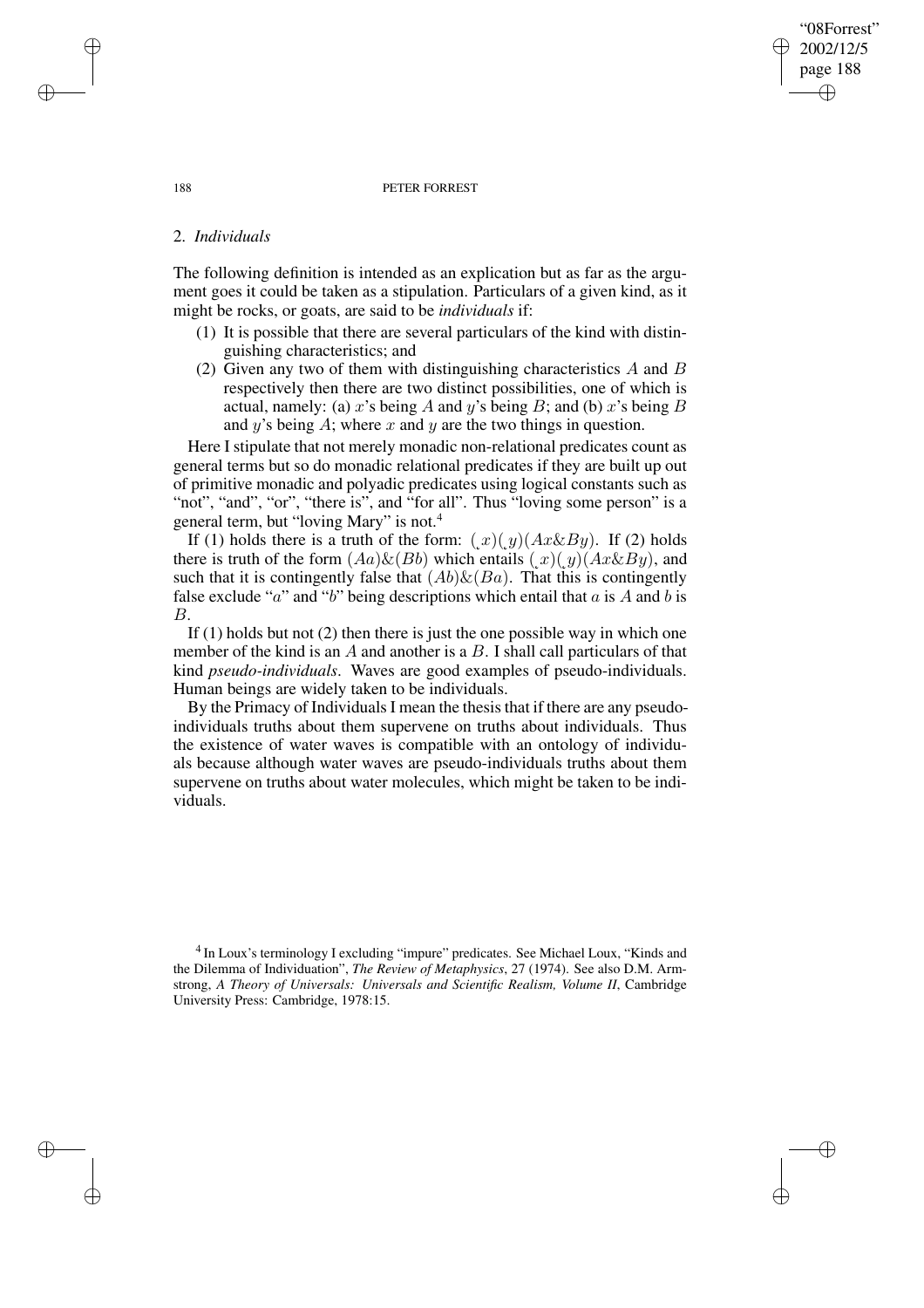page 189 ✐

✐

"08Forrest" 2002/12/5

✐

✐

Armstrongian states of affairs are of the form  $[Fa]$ ,  $[Gab]$  etc. Here a, b etc are particulars but it is not clear whether they are individuals or pseudoindividuals. On the one hand, that Armstrong holds it necessary to posit thisnesses suggests that he takes them to be individuals. On the other, his proposal that thisnesses may be identified with spatio-temporal locations suggests that particulars are pseudo-individuals.<sup>5</sup> For as Swinburne — himself no enemy of thisness — points out, there is something most peculiar about distinguishing two possible situations which differ only in the swapping of the locations, for instance it would seem that not even God could swap next Tuesday with next Friday (as opposed to merely swapping over the types of event occurring on the two days)<sup>6</sup>. And likewise with swapping two regions of space.

In any case we may offer two interpretations of Armstrong's account, on one of which the Primacy of Individuals holds and the  $a, b$  occurring in states of affairs are always individuals, and on the other in which they are sometimes pseudo-individuals not supervenient upon individuals.

## 3. *The Entanglement Problem*

✐

✐

✐

✐

To illustrate the Entanglement Problem we may consider Armstrongian states of affairs and suppose that these ground all truths. Let us suppose that universal  $F$  has at least two instances  $a$  and  $b$ , which are particulars of the same kind, and that they are distinguished only relationally. A hypothetical example might be a world of "eternal recurrence" in which the universe has a beginning but will always go through exactly similar cycles from Big Bang to Final Crunch. In that case many a universal has an infinity of instances distinguished only by the ordering of the cycles, as first, second third etc. Now consider  $[Fa]$ ,  $[Fb]$  etc where a, b etc are qualitatively identical particulars, say nuclear reactions, in the first and second cycles. If  $a$  and  $b$  are genuine individuals then these are distinct states of affairs. If, however,  $a$  and  $b$  are pseudo-individuals then  $\alpha$  is necessarily in the first cycle and  $\delta$  is necessarily in the second. But being in the first cycle is something with a moderately

 $5$  Thus he writes: "...the concepts of particularity [ie thisness] and total position cannot be identical. But ... particularity may *in fact* be identical with total position", *A Theory of Universals: Universals and Scientific Realism, Volume II*:4.

<sup>6</sup> Richard Swinburne, "Thisness", *Australasian Journal of Philosophy*, 73 (1995): 389– 400.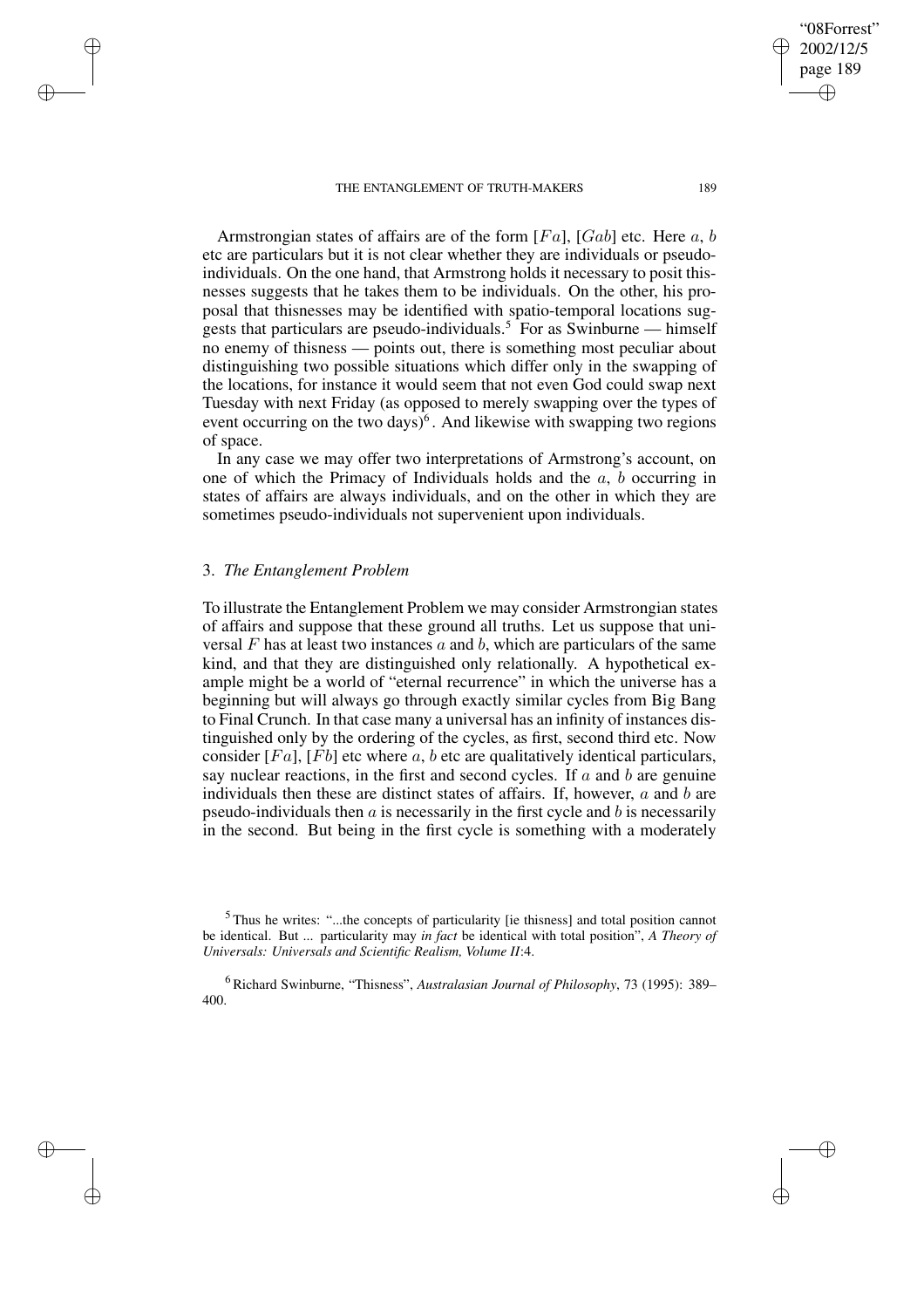"08Forrest" 2002/12/5 page 190 ✐ ✐

✐

✐

#### 190 PETER FORREST

complicated analysis, involving Big Bangs and Final Crunches. This illustrates how if pseudo-individuals are distinguished relationally then truthmakers concerning them involve other particulars, perhaps even of quite different kinds. There is no problem, however, if the particulars are individuals, for then it was possible for a to have been in the 56th cycle, say, so [Fa] is nothing to do with the first cycle.

Entanglement occurs even more obviously if we adopt the more ambitious account of truth-grounds as being of the form  $\mathcal{Q}F$ . For then instead of [Fa] we have  $\mathcal{Q}(F\&\mathcal{A})$  where  $\mathcal{A}$  is a conjunction of universals such that  $a$  is the unique instance of A. And this conjunction will include the rather complicated universal *being in the first cycle*.

So far we have been considering examples which violate only the strongest and least plausible version of the Identity of Indiscernibles, that in which it is claimed that necessarily there are no two individuals sharing the very same non-relational properties. If we allow individuals sharing the same relational characteristics then we could consider an "eternal recurrence" without beginning or end. Or we could consider a universe with perfect symmetry. In that case if  $a$ ,  $b$  etc are pseudo-individuals there can be no distinct states of affairs  $[Fa]$ ,  $[Fb]$  etc. To provide enough states of affairs to explain all truths we are then forced to introduce one of the form  $\mathbb{Q}F_n$ , where  $F_n$  is the complex *universal having at least* n *instances of* F. This is itself an entanglement.

If the Primacy of Individuals holds then we may assume that all states of affairs are of the form  $[Fa]$ ,  $[Gab]$  etc where the particulars a, b etc are individuals. If, however, the Primacy of Individuals fails then, as the above examples show, there is a *threat* of entanglement. This threat will not eventuate if, for instance, basic (ie non-supervenient) pseudo-individuals are distinguishable using non-relational properties. Suppose, however that the best scientific theory can reasonably be interpreted as one in which the basic physical particulars are all points in spacetime and these are pseudoindividuals. Now we should not distinguish the points by means of what is happening at them, for we may envisage a possible situation in which the events happen at different points. So we should distinguish points by their relations with other points. We could restrict the points used to characterise a given point to its near neighbours. But even in that case in order to distinguish the neighbours we have to consider neighbours of neighbours etc. So, it appears, there is no plausible end to entanglement short of the whole of spacetime. Hence if we are to avoid ad hoc restrictions we will be forced to assert that all truths supervene on the one actual physical item, say the instantiation of a complicated structural property by the whole of actual spacetime. At least that is the *threat*. And the threat leads, in turn, to a dilemma. On the one hand, if that vast state of affairs has too complicated a structure, then we have not explained truths by appealing to it, for it is as complicated as those

✐

✐

✐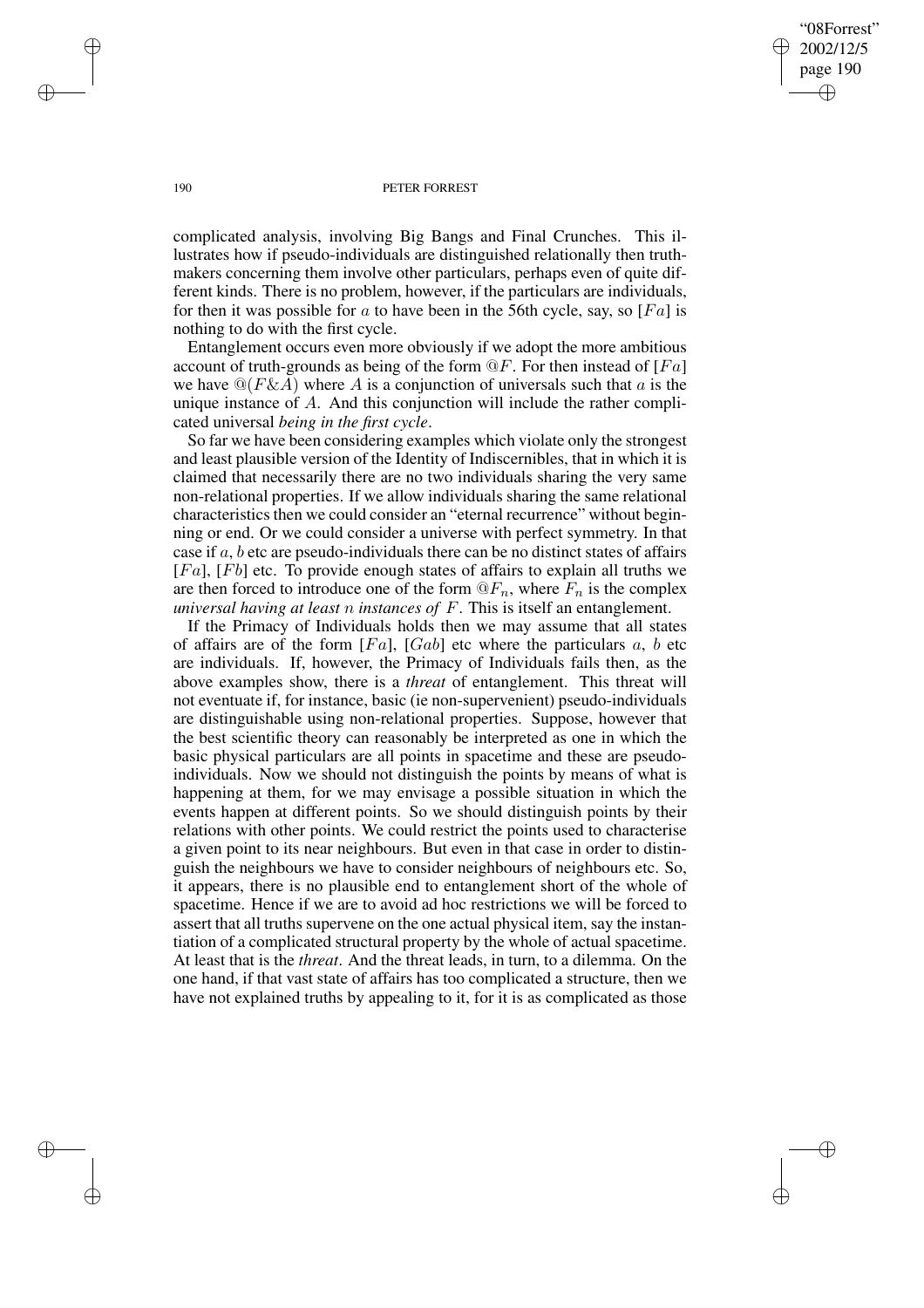truths. On the other hand if we insist that it is just an unstructured blob then, likewise we have no explanation.

There are three responses to the Threat of Entanglement, and the associated dilemma: adhering to the Primacy of Individuals; arguing that the correct physical theory does not result in (much) entanglement; or living with entanglement but showing that the resulting vast entities which ground truths are neither lacking in structure nor too complicated. These three responses will be the topics of the remaining three sections of this paper.

## 4. *Rejecting the Primacy of Individuals*

✐

✐

✐

✐

The Primacy of Individuals is intuitively appealing, and its rejection is therefore a sceptical thesis. But it is a scepticism which is, I say, warranted. First we may argue in an a priori way by asking how we could come to know the Primacy of Individuals? One answer might be that we just do have much knowledge of necessary truths and this is merely one example. Other examples would include mathematical and moral knowledge. That would be perfectly acceptable except that there is a much better explanation of our tendency to believe in the Primacy of Individuals. It is based upon common sense concerning the people and objects around us. Let us grant that neither the manifest relations nor the manifest properties serve to distinguish the manifest particulars. At this common sense level any essential manifest properties are essential to all members of a kind and so are not distinguishing, and the accidental ones do not distinguish either because the particulars could lose them. Now it is characteristic of Aristotelian, Scholastic and Neo-scholastic metaphysics to extrapolate from the manifest and make knowledge-claims accordingly. Hence, I say, the best explanation of many of our metaphysical intuitions is not that we have a special faculty for a priori knowledge, but that we are implicit scholastics. And such Scholasticism is itself based upon a natural but, I hold, mistaken Aristotelian epistemology, according to which once you have seen some examples of a natural kind you are then in a position to know universal truths about that kind. Assuming we do not accept extrapolations from the manifest as reliable it follows that many of our metaphysical intuitions are undermined, including the Primacy of Individuals.

There is, in addition, a well-known argument from quantum statistics<sup>7</sup>. Putting some technical details to one side, it is as if we found that in the tosses of two coins the three possibilities (both heads, both tails, one head

7 See Chapter Two of Paul Teller, *An Interpretive Introduction to Quantum Field Theory*, Princeton University Press: Princeton, 1995.

"08Forrest" 2002/12/5 page 191

✐

✐

✐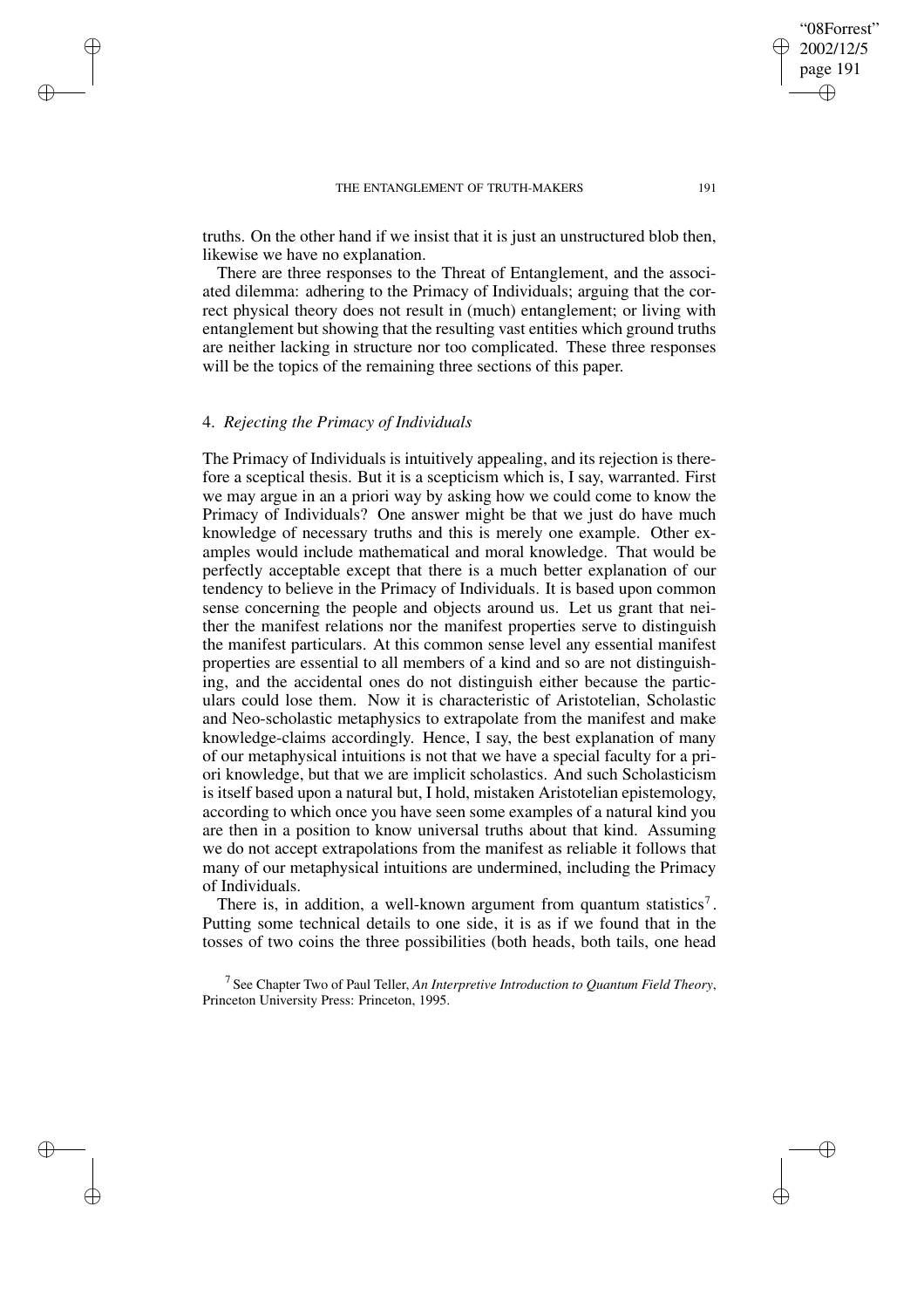"08Forrest" 2002/12/5 page 192 ✐ ✐

✐

✐

#### 192 PETER FORREST

one tail) were equally likely instead of, as expected, having chances 25%, 25% and 50% respectively. The best explanation for this is that there are indeed only the three possibilities not four as we would expect, where the four would have been: both heads, both tails, a heads and b tails, and b heads and a tails. Hence the "coins", that is the particles, are pseudo-individuals. This argument is not intended as conclusive. It is just that an assignment of equal probabilities is more plausible than an unequal assignment.

The argument from quantum statistics does not depend on how we interpret quantum mechanics provided we grant that particles exist in some form or other. But it is worth noting that the argument might be extended to show that particles of a given kind are not merely pseudo-individuals but totally indistinguishable. As was argued above this also leads to entanglement. But in fact the extension of the argument is not persuasive. For it might be that we would only have totally indistinguishable particles in a highly idealised situation and that in actuality particles can be distinguished relationally or even by very slight variations in their quantitative properties, such as mass. In that case the quantum statistics are explained by arguing that the actual statistics will *approximate* those which would hold in the idealised situation. Hence we have some empirical evidence not that the particles are indistinguishable, so much as that they approximate an ideal state in which they are indistinguishable pseudo-individuals. But we would not even have an approximation to this ideal case if the particles were actually individuals.

That the particles are pseudo-individuals does not automatically force us to reject the Primacy of Individuals, for water waves are pseudo-individuals too. Yet the argument used does provide a case against the Primacy of Individuals. For although water waves are pseudo-individuals they do not exhibit weird quantum statistical effects. That is not surprising. For the plausibility of assigning equal probabilities applies at the micro level. Suppose a certain macroscopic state can occur in n ways and another can occur in  $m$  ways then we would be surprised to discover them to be equally frequent but not surprised to discover them to occur in ratio roughly  $n$  to  $m$ . Hence the quantum statistics are best explained by assuming not merely that the particles are pseudo-individuals but that any more fundamental entities are as well. Hence it stills provide a case against the Primacy of Individuals even if we grant that current nuclear physics is not the final theory.

### 5. *Can particulars be distinguished non-relationally?*

The definition of an individual given above was somewhat narrow. For many might call particulars individuals if they are distinguished by nonrelational predicates even if on the above definition they would be pseudoindividuals. In any case, an ontology of pseudo-individuals distinguished

✐

✐

✐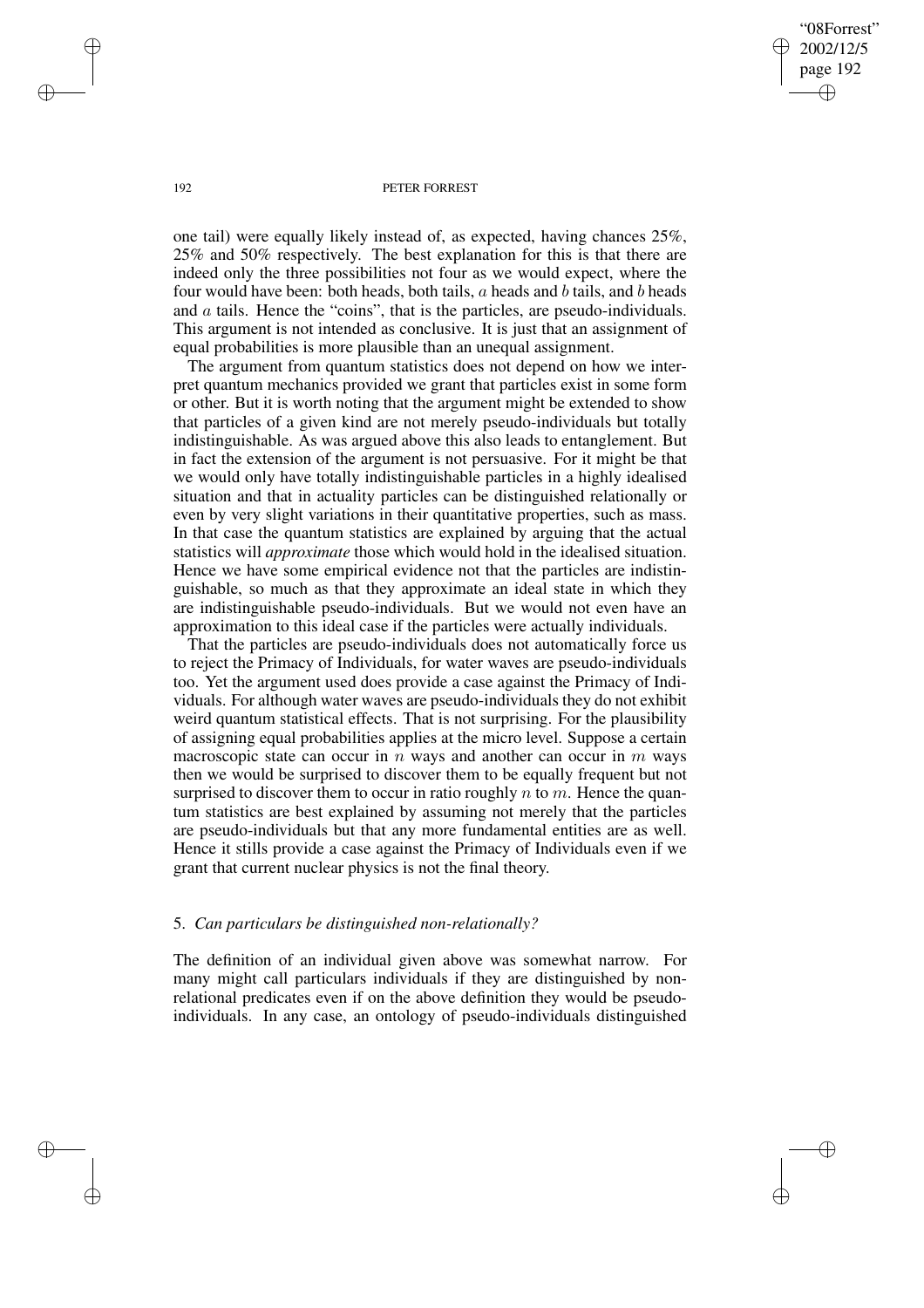non-relationally will serve as well as an ontology of individuals if we want to resist entanglement. Although current theories insist that electrons all have precisely the same mass and charge it could perhaps turn out that they vary slightly in mass and that there are only finitely many of them. In that case we could hypothesise that no two are exactly similar. Although this shows how entanglement might be avoided even given an ontology of pseudo-individuals, it illustrates one of the difficulties with an ontology of pseudo-individuals distinguished non-relationally. For such an ontology requires a speculative physics which has no empirical support and is contrary to the best current theories.

# 6. *Holistic truth-makers*

✐

✐

✐

✐

I have described the Entanglement Problem as a threat to the truth-grounding thesis rather than an objection, because even if we reject the Primacy of Individuals it will be a matter of science and its interpretation whether or not the problem turns out to be a serious objection. But suppose we have to grant the entanglement of states of affairs or of whatever else grounds the truth. Should we then abandon a truth-grounding theory? Not necessarily. At each point of spacetime what is *past* is contained in the backward light cone. And no matter how entangled truth-grounds get we may assume that that which is true of a spacetime point or region x requires for its truth nothing more than the portion of reality in the backward light cone from  $x$ . So we may hypothesise that the truth-grounds are the backward-light-cone-shaped portions of universe. Call them the *occupied cones* for short.

Are the occupied cones adequate as the truth-grounds? Any truth about what happens at one, many or even all finite regions will supervene on the occupied cones. For some cone would have to be different if that truth were to be different. And the occupied cones being as they are directly explains these truths just as well as the finite regions (large or small) and their occupants would. To be sure physically and metaphysically necessary truths might require special truth grounds, but we are ignoring them.

Against this it could be urged that positing the occupied cones as the truthgrounds is no better than positing the whole of space-time and *its* occupants as the one and only truth-ground (for physically contingent truths). Now it is not easy to say what is wrong with positing the whole of space-time and *its* occupants as the one and only truth-ground, but in any case I reply that, no, the occupied cones are as good grounds for truth as would a larger class of occupied regions be, one which included arbitrarily small regions. For given any small finite region  $R$  we may enclose it in the region contained in one cone U and disjoint from a four cones  $V, W, X$  and Y. So we can explain

"08Forrest" 2002/12/5 page 193

✐

✐

✐